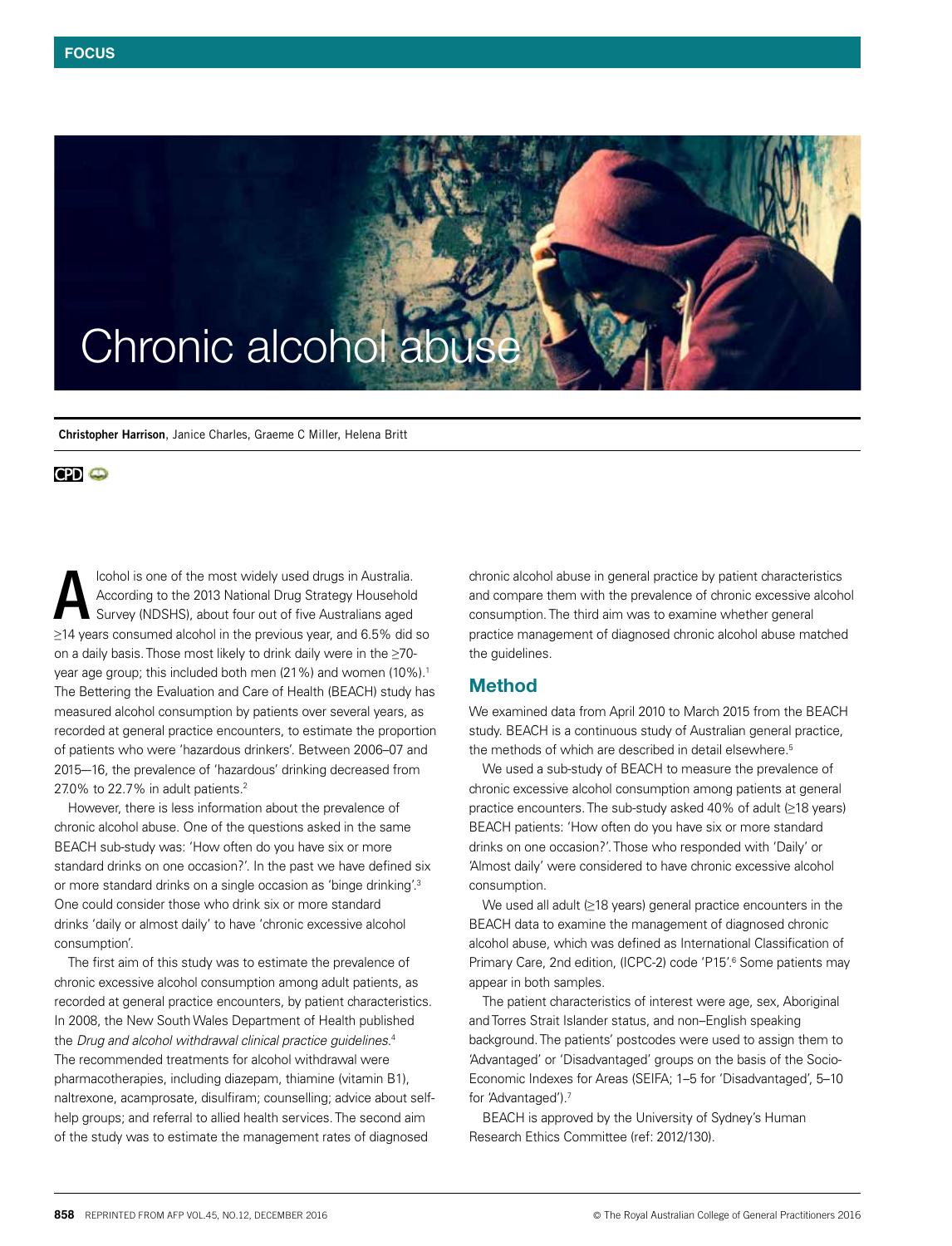# **Results Prevalence**

From April 2010 to March 2015, 161,513 adult patients gave details of their alcohol consumption. Of these, 2303 (1.4%; 95% confidence interval [CI]: 1.4–1.5) recorded drinking six or more standard drinks daily or almost daily. Men were five times more likely to report chronic excessive alcohol consumption (2.4%; 95% CI: 2.7–3.0) than women (0.5%; 95% CI: 0.5–0.6). The prevalence of chronic excessive alcohol consumption among patients aged 45–64 years (2.3%) was significantly higher than in all other age groups (Figure 1). Patients who identified as Aboriginal and/or Torres Strait Islander peoples were more than twice as likely to report chronic excessive alcohol consumption (3.7%; 95% CI: 2.7–4.7) than non-Indigenous patients (1.4%; 95% CI: 1.3–1.5). Patients from an English-speaking background were significantly more likely (1.5%; 95% CI: 1.4–1.6) than those from a non–English speaking background (0.4%; 95% CI: 0.3–0.5) to report chronic excessive alcohol consumption. Patients from disadvantaged areas were significantly more likely to report chronic excessive alcohol consumption (1.7%; 95% CI: 1.6–1.8) than those from advantaged areas (1.3%; 95% CI: 1.2–1.4; Figure 1).

# **Treatment**

Over the same period, in a sample of 418,438 adult patient encounters, diagnosed chronic alcohol abuse was managed at 1658 encounters, an average of 4.0 times per 1000 encounters. The

management rate at encounters with men was significantly higher than at those with women (6.6 versus 2.3 per 1000 encounters). Patients aged 25–64 years had a significantly higher management rate than those aged 18–24 years and ≥65 years. Diagnosed chronic alcohol abuse was managed at about four times the rate at encounters with Aboriginal and Torres Strait Islander patients than at those with non-Indigenous patients (15.6 versus 3.8 per 1000 encounters). Management rates were significantly higher at encounters with patients from an English-speaking background than at those with a non–English speaking background (4.3 versus 1.4 per 1000 encounters). There was no significant difference in the rate of management between advantaged and disadvantaged patients (Figure 1).

Medications were recorded at a rate of 37 per 100 diagnosed chronic alcohol problems managed (about half the rate of all medications recorded at BEACH encounters). The most common medications were diazepam (31.8%), acamprosate (16.0%), vitamin B1 (14.9%) and naltrexone (10.6%). Clinical treatments, mainly counselling, were provided at the high rate of 63.5 per 100 chronic alcohol abuse problems. Specialist referral rates were low, but referrals to allied health professionals were provided at more than three times the BEACH average (11.4 versus 3.1 per 100 problems), and were mainly to drug and alcohol services. Pathology tests were ordered at significantly higher than average rates, with liver function tests and full blood counts the most common (Table 1).